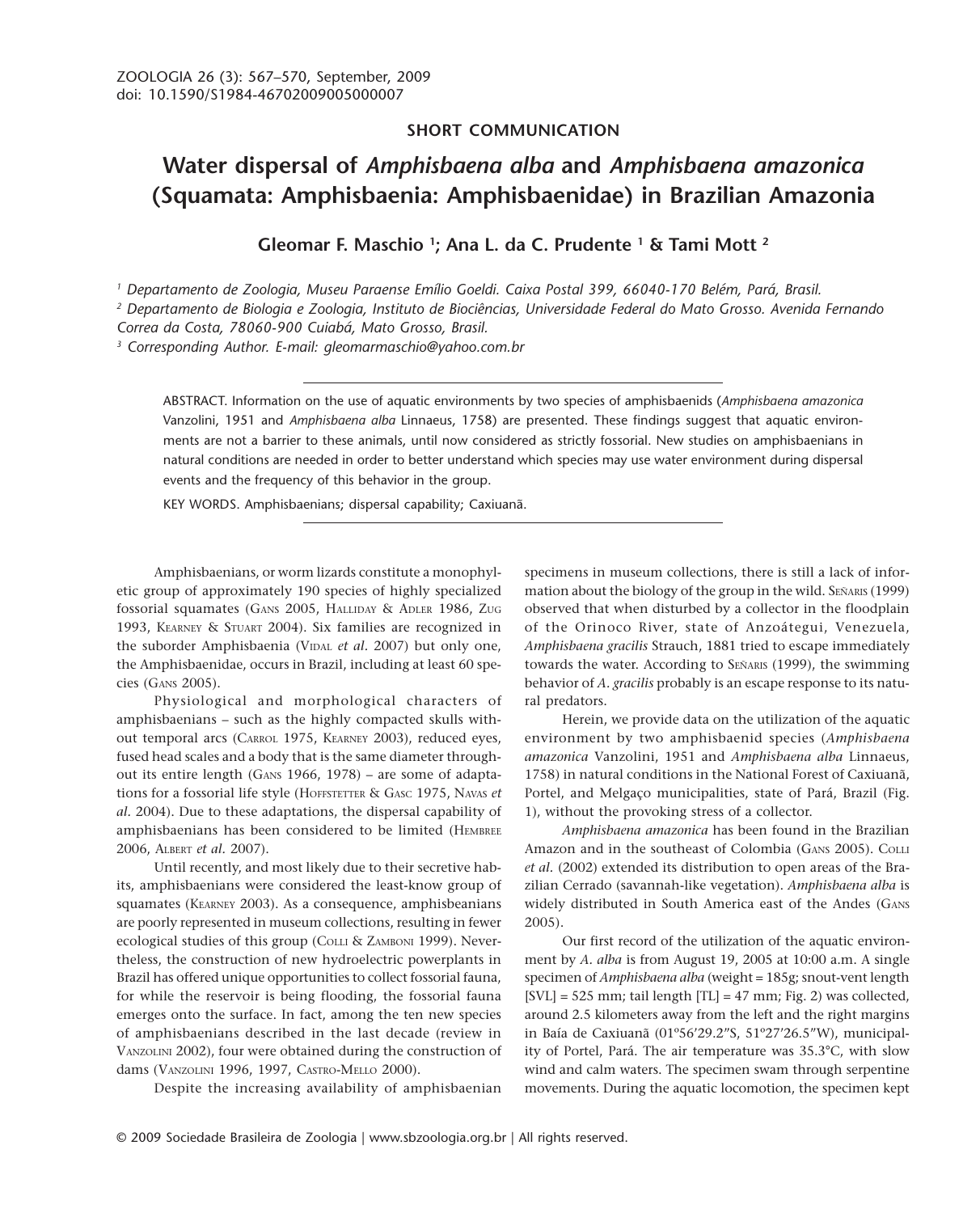

Figure 1. Geographic location of National Forest of Caxiuanã, Portel e Melgaço municipalities, Pará. (Triangle) First record, Baía de Caxiuanã; (Circle) second record, Igarapé Marinaú; (Square) third record, Igarapé Curuá.

its face level with the surface of the water column and approximately every 10 seconds it lifted its head above the water to breath. We collected this specimen using a motorboat.

Our second recording occurred on May 15, 2006 at approximately 2:00 p.m. We collected a single specimen of *A. amazonica* (weight = 12 g; SVL = 228 mm; TL = 32 mm; Fig. 3) approximately 15 meters away from the left and right margins of the Igarapé Marinaú (01º49'33.88"S, 51º20'24.20"W), approximately 2,000 m before it meets the Baía de Caxiuanã, municipality of Portel, Pará. We observed the specimen to be swimming at a faster pace (marked by a stronger stroke) than our previous record of the *A. alba*, although it displayed the same serpentine movements. The frequency with which the specimen raised its head above the water was also higher than *A. alba*. This behavior was observed for approximately 10 minutes without any response to our presence. We collected this specimen using a kayak.

Our third record is of another specimen of *A. amazonica* that we observed on July, 24, 2007 at approximately 4:30 p.m., in the Igarapé Curuá (01º44'12.79"S, 51º27'11.04"W), at Scientific Station of Ferreira Penna, municipality of Melgaço, Pará. We were unable to collect this specimen and therefore lack its meristic data. We observed the specimen moving through the water column around aquatic macrophytes (*Nymphaea* sp.) at the same speed as our other specimen of *A. amazonica* (Fig. 4),

and it raised its head to approximately the same height as our previously recorded *A. amazonica*.

Although the reasons for which these strictly fossorial species were in the water are unknown, we suggest that perhaps in extreme situations- such as when escaping from predators- amphisbaenids may move towards water. HEMBREE (2006) and ALBERT *et al.* (2007) have suggested that amphisbaenian species display low dispersal capabilities. Nevertheless, herein we report dispersals of *A. alba* and *A. amazonica* across water, one of the *A. alba* having crossed 2.5 km of open water*,* suggesting that these amphisbaenian species can overcome what we thought could be natural aquatic barriers. Our findings emphasize the need to conduct further ecological studies of amphisbaenians in their natural habitats in order to gain a better understanding of the dispersal capabilities of these fossorial squamates.

## **ACKNOWLEDGMENTS**

We thank M. Sturaro for making the map of geographic location of National Forest of Caxiuanã. GFM and TM thanks the Brazilian Fellowships (CNPq-DTI and Capes-PRODOC, respectively) for financial support. ALCP is grateful to CNPq (Edital Universal, process 476096/2006-5 and Bolsa de Produtividade, process 307999/2008-4) for financial support. We thank Sheda Morshed for improving the English of our manuscript.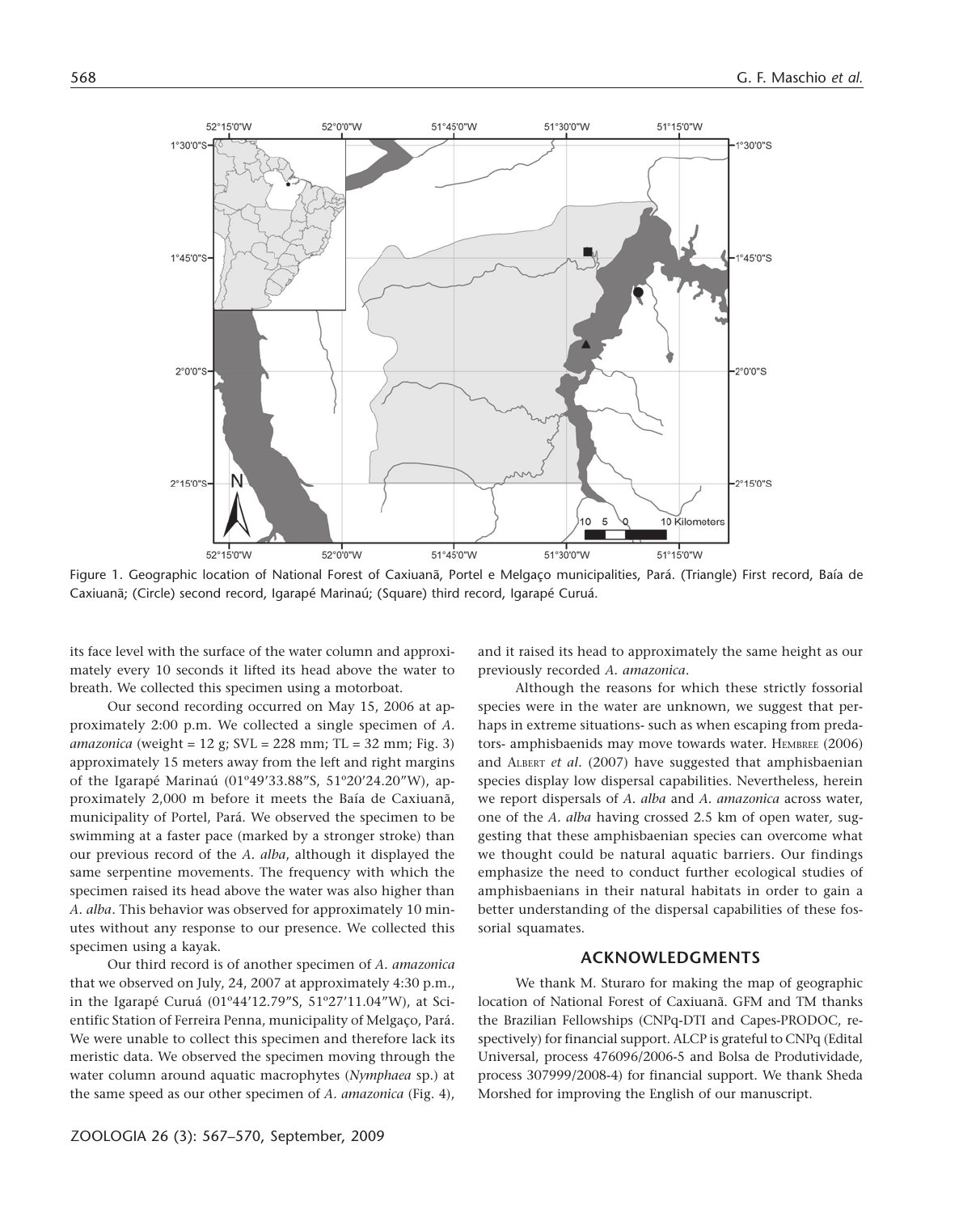

Figures 2-3. (2) *Amphisbaena alba* in serpentiform movements in the Baía de Caxiuanã, Portel, Pará; (3) *A. amazonica* in serpentine undulations in the Igarapé Marinaú, Portel, Pará. Note the head of the specimen above water.

## **LITERATURE CITED**

- ALBERT, E.M.; R. ZARDOYA & M. GARCIA-PARIS. 2007. Phylogeographical and speciation patterns in subterranean lizards of the genus *Blanus* (Amphisbaenia: Blanidae). **Molecular Ecology 16**: 1519-1531.
- CARROL, R.L. 1975. Origin or Reptiles, p. 1-44. *In*: C. GANS (Ed.). **Biology of the Reptilia.** New York, Academic Press, 373p.
- CASTRO-MELLO, C. 2000. A new species of *Amphisbaena* from Central Brazil (Squamata: Amphisbaenidae). **Papéis Avulsos de Zoologia 4** (16): 243-246.
- COLLI, R. & D.S. ZAMBONI. 1999. Ecology of the worm-lizard Amphisbaena alba in the Cerrado of Central Brazil. **Copeia 1993** (3): 733-742.
- COLLI, G.R.; R.P. BASTOS & A.F.B. ARAÚJO. 2002. The Character and Dynamics of the Cerrado Herpetofauna, p. 223-241. *In*: P.S. OLIVEIRA & R.J. MARQUIS (Eds.). **The Cerrados of Brazil: Ecology and Natural History of a Neotropical Savanna.** New York, Columbia University Press, 424p.
- GANS, C. 1966. Studies on amphisbaenids (Amphisbaenia, Reptilia). 3. The small species from Southern South America commonly identified as *Amphisbaena darwini*. **Bulletin of the American Museum of Natural History 134**: 187-260.
- GANS, C. 1978. The characteristics and affinities of the Amphisbaenia. **Transactions of the Zoological Society of London 34**: 347-416.
- GANS, C. 2005. Checklist and bibliography of the amphisbaenia of the world. **Bulletin of the American Museum of Natural History 289**: 1-130.
- HALLIDAY, T.R. & K. ADLER.1986. **The encyclopedia of reptiles and amphibians. Facts on file.** New York, Checkmark Books, 143p.
- HEMBREE, D.I. 2006 Amphisbaenian biogeography: evidence of vicariance and geodispersal patterns. **Palaeogeography, Palaeoclimatology and Palaeoecology 235**: 340-354.
- HOFFSTETTER, R. & J.P. GASC. 1975. Vertebrate and ribs of modern reptiles, p. 201-310. *In*: C. GANS (Ed.). **Biology of the Reptilia.** New York, Academic Press, 373p.
- KEARNEY, M. 2003. Systematics of the amphisbaenia (Lepidosauria: Squamata) based on morphological evidence from recent and fossil forms. **Herpetological Monographs 17**: 1-74.
- KEARNEY, M. & B.L. STUART. 2004. Repeated evolution of limblessness and digging heads in worm lizards revealed by DNA from old bones. **Proceedings of the Royal Society 271**: 1677-1683.
- NAVAS, C.A.; M.M. ANTONIAZZI; J.E. CARVALHO; J.G. CHAUI-BERLINK; R. JAMES; C. JARED; T. KOHLSDORF; M.D.P. SILVA & R.S. WILSON. 2004. Morphological and physiological specialization for digging in amphisbaenians, an ancient lineage of fossorial vertebrates. **Journal of Experimental Biology 207**: 2433-2441.
- SENÃRIS, J.C. 1999. Aportes al conocimiento taxonômico y ecológico de Amphisbaena gracilis Strauch 1881 (Squamata: Amphisbaenidae) em Venezuela. **Fundación La Salle de Ciências Naturales 152**: 115-120.
- VANZOLINI, P.E. 1996. On slender species of *Amphisbaena*, with the description of a new one from northeastern Brasil (Reptilia: Amphisbaenia). **Papéis Avulsos de Zoologia 39**